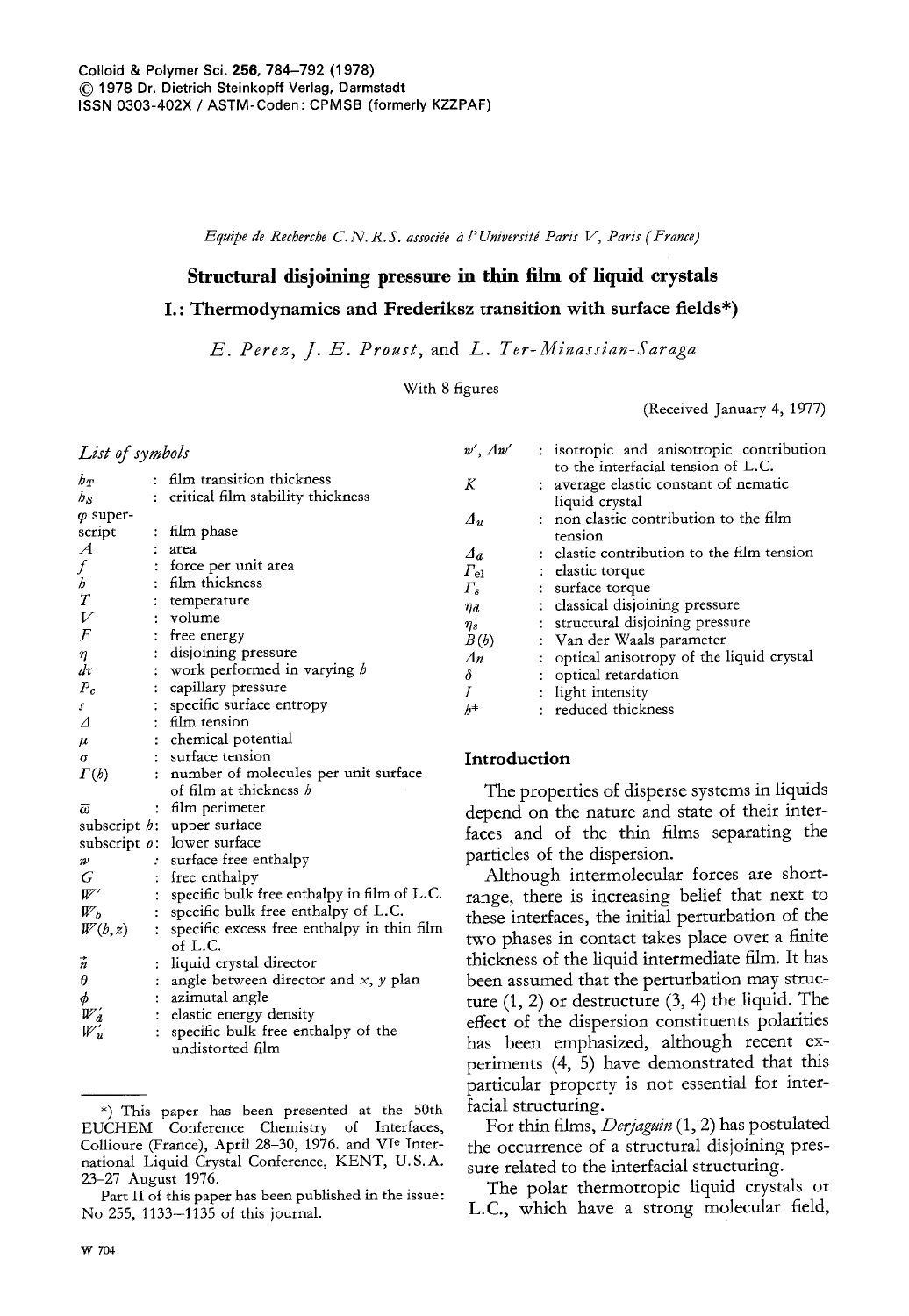are systems appropriate for the study of interfacial structuring. Elastic forces resist any structure perturbation or distortion in bulk so that an interfacial structuring will propagate away from the interface.

The properties of LC in bulk have been extensively studied (6, 7). A review of the recent results on the effect of surface forces on LC orientation specificity may be found in ref. (7). In the present paper we deal only with the surface forces of physical chemical nature.

A direct approach to the study of these forces is the study of wettability or adhesion of the system LC-substrate solid (8, 9, 10, 11) or liquid (12) which provide information on LC substrate interfacial tension variation with changes in interfacial structure.

Finally, surface structuring and orientation in thin films on solid substrates has been considered as an epitaxial growth (2).

In the present paper, the thermodynamics of asymmetric nematic liquid crystal, NLC, thin films on water are discussed, using the concept of surface tension anisotropy (13, 14) i.e. variation of NLC interfacial tension with molecular orientation at the interface.

*Derjaguin* (1), *Sheludko* (15) and *Everett* (16, 17) thermodynamic approaches are used to deduce the appropriate film thermodynamic potential and disjoining pressure. Using the formalism of *Jenkins* and *Barratt* (13) and the results of *Parsons* (14), we discuss the particular equilibrium disjoining pressure for NLC films of various thicknesses for various surface orientations under two alternative assumptions :

A) thickness independent surface orientation

B) thickness dependent surface orientation.

In both cases, it is predicted that very thin films adopt a non-distorted, epitaxial, structure whereas thick films are distorted.

However, the transition thickness  $h_T$  from the undistorted to the distorted NLC film is different in cases (A) and (B).

This difference originates specifically in the different behaviour of the disjoining pressure in the two cases (A) and (B). This transition in structure, analogous to the well known Frederiksz transition (18) observed when external electric or magnetic fields are applied to NLC slabs, is directed by surface forces in

the case of asymmetric thin films of NLC on substrates.

In the conclusion, we compare our results with those obtained by different methods for different systems.

# **Thermodynamic potential thin films and structural disjoining pressure of liquid crystals**

The system of figure 1 is analogous to that of *Ash, Everett* and *Radke* (16, 17).

The thickness  $h$  of fluid corresponds to a force *Af* exerted on the plates. Work is performed to vary *h:*  $d\tau = -A f d h$ . Derjaguin's disjoining pressure (1, 2) is by definition:  $\eta = -(1/A)$   $(\partial F/\partial h)_{A,T,V}$ . As  $dF = dr$ , it follows that  $\eta = f$  and is measured by the capillary pressure  $(1, 2)$   $P_c$ .

The variation of the free energy  $F^{\phi}$  of the film phase, noted  $\phi$ , is equal to

$$
dF\phi = S\phi dT + \Delta dA - fA db + \mu dn \phi - \rho dV \phi
$$
\n[1]

where A is the film tension defined by *Sheludko*  (15). Integration at constant T,  $h, \mu, \Delta$  leads to

$$
F^{\phi} = \Delta A + \mu n^{\phi} - pV^{\phi}.
$$
 [2]

A relevant thermodynamic potential  $\Phi$  for film phases is therefore:

$$
\Phi = F^{\phi} + pV^{\phi} - n^{\phi}\mu = \Delta A = 2\sigma^{\phi}A
$$
  
=  $G^{\phi} - n^{\phi}\mu$  [3]

where  $\sigma$  is the surface tension of the film (16, 17) and  $\Phi$  corresponds to defined values of T, P,  $\mu$ . From [2] and [3] the variation of  $\Phi$  is:

$$
d\Phi = -S\Phi dT + \Delta dA - fA db - n\Phi d\mu + V^{\Phi}dp
$$
 [4]



Fig. 1. Film of fluid between two surfaces. Uniform temperature T, pressure  $p$ , chemical potential  $\mu$ ; volume V, *n* mole number, *A* surface area, *h* separa**tion,** f force on plates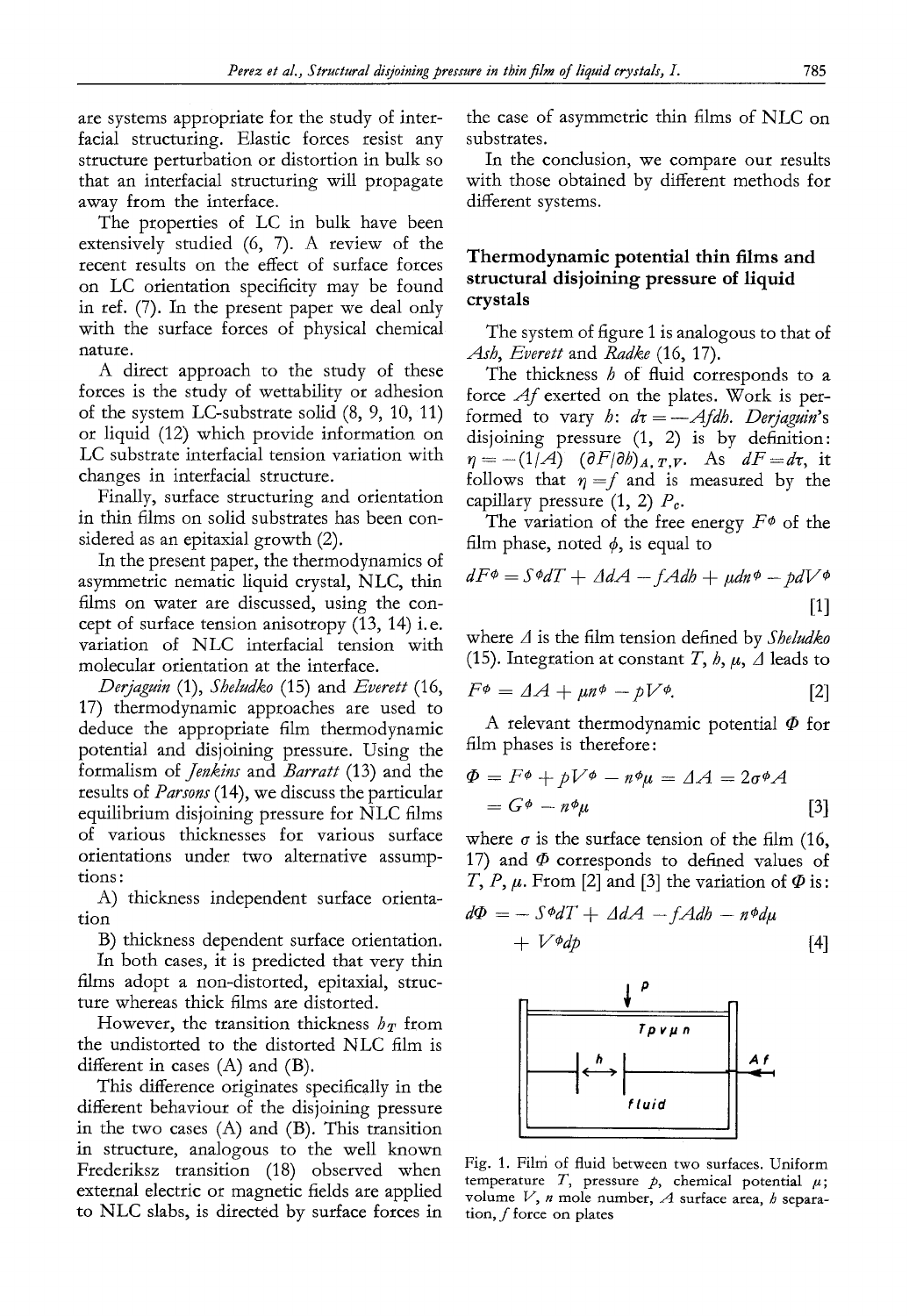and the definition of the equilibrium disjoining pressure is deduced:

$$
-\frac{1}{A}\left[\frac{\partial\Phi}{\partial b}\right]_{T,\,A,\,\mu,\,p}=f=\eta.\tag{5}
$$

A corresponding Gibbs-Duhem equation for films is obtained from [3] and [4]

$$
-s\phi dT - d\Delta - fdb - \Gamma(b)d\mu + bdp = 0
$$
 [6]

which leads to a second expression for  $\eta$ 

$$
\eta = -\left[\frac{d\Delta}{db}\right]_{T,\,p,\,\mu} = -2\left[\frac{d\sigma^{\varphi}}{db}\right]_{T,\,p,\,\mu} \quad [7]
$$

when either  $\Phi$  or  $\Lambda$  are known, the disjoining pressure  $\eta$  may be deduced using [5] or [7].

## Nematic liquid crystal (NLC) thin films

*a) Thermodynamic potential and equilibrium of structure* 

*Jenkins* and *Barratt* (13) formalism is used to find for a domain of NLC of thickness  $h$ , cross section  $A$  and perimeter  $\bar{\omega}$  as shown in figure 2.

The film domain area is large compared to its thickness. Except on the perimeter, where a defect occurs, the molecules are uniformly oriented on each molecular layer of the NLC film. It is assumed that the contribution of the defect free enthalpy to the free enthalpy of the domain is negligible. The film is asymmetric and has an upper surface free enthalpy  $w_h(b)$ and a lower surface free enthalpy *wo(h)* dependent on the local molecular orientations which may vary with *.* 

The film free enthalpy is equal to :

$$
G^{\phi} = \int\limits_{V} W'dv + \int\limits_{A^{\phi}} [w_o(b) + w_h(b)]dA.
$$
 [8]



Fig. 2. Domain of thin film on a substrate:  $A_f$  = area;  $\overline{V}_f$  = volume.  $W'$  = bulk specific free enthalpy;  $w_h$ ,  $w_0$  = surface specific free enthalpy

Let the specific bulk free enthalpy in the film  $W' = W'(b, z)$  be:

$$
W'(b,z) = W(b,z) + W_b \tag{9}
$$

where  $W_b = \rho \mu$  is the specific bulk free enthalpy of the very thick and extended domain and  $W(h, z)$  is the excess free enthalpy density in the thin film.

From [8] and [9] we obtain for  $G\phi$  the expression:

$$
G^{\phi} = A^{\phi} {\lbrace \varrho \mu b + \int_{0}^{h} W(b, z) dz + w_{o}(b) \atop + w_{h}(b) \rbrace .
$$
 [10]

The specific film potential  $\Phi$  is obtained from [9] and [10]:

$$
(\Phi/A^{\phi}) = \Lambda = [G^{\phi}(b)/A^{\phi}] - \varrho\mu b \qquad [11]
$$

 $\Lambda$  the specific film thermodynamic potential for unit surface  $\Delta$  is obtained from [10] and [11]

$$
\Delta = \int_{0}^{h} [W(b, z)] dz + w_o(b) + w_h(b).
$$
 [12]

When  $h \rightarrow \infty$ , we have  $\Delta_{\infty} = (w_o + w_h)_{\infty}$ . The disjoining pressure is obtained from [5] [7] and [12]:

$$
\eta = -\left\{\frac{\partial}{\partial b} \int_{0}^{h} [W(b,z) dz] \right\}_{T,P,\,\mu}
$$

$$
-\frac{\partial (w_h + w_o)}{\partial b} \Big|_{T,P,\,\mu} = P_c. \tag{13}
$$

When  $P_c = O$ , the equilibrium thickness of the film domain is given by the solution of the equation:

$$
- \left[\frac{\partial}{\partial b} \int_{0}^{h} W(h, z) dz \right]_{T, p, \mu}
$$

$$
- \left[\frac{\partial (w_h + w_o)}{\partial b} \right]_{T, P, \mu} = 0.
$$
 [14]

## *b*) *Expression for*  $\Delta$  *and*  $\eta$  *of NLC*

NLC are characterized by the strong mutual alignment of their molecular axis  $\vec{n}$  along an axis of uniaxial symmetry. In figure 3, a simplified case (6, 7) is shown.

Figure 4a shows an undistorted domain. Figure 4b shows a distorted domain such that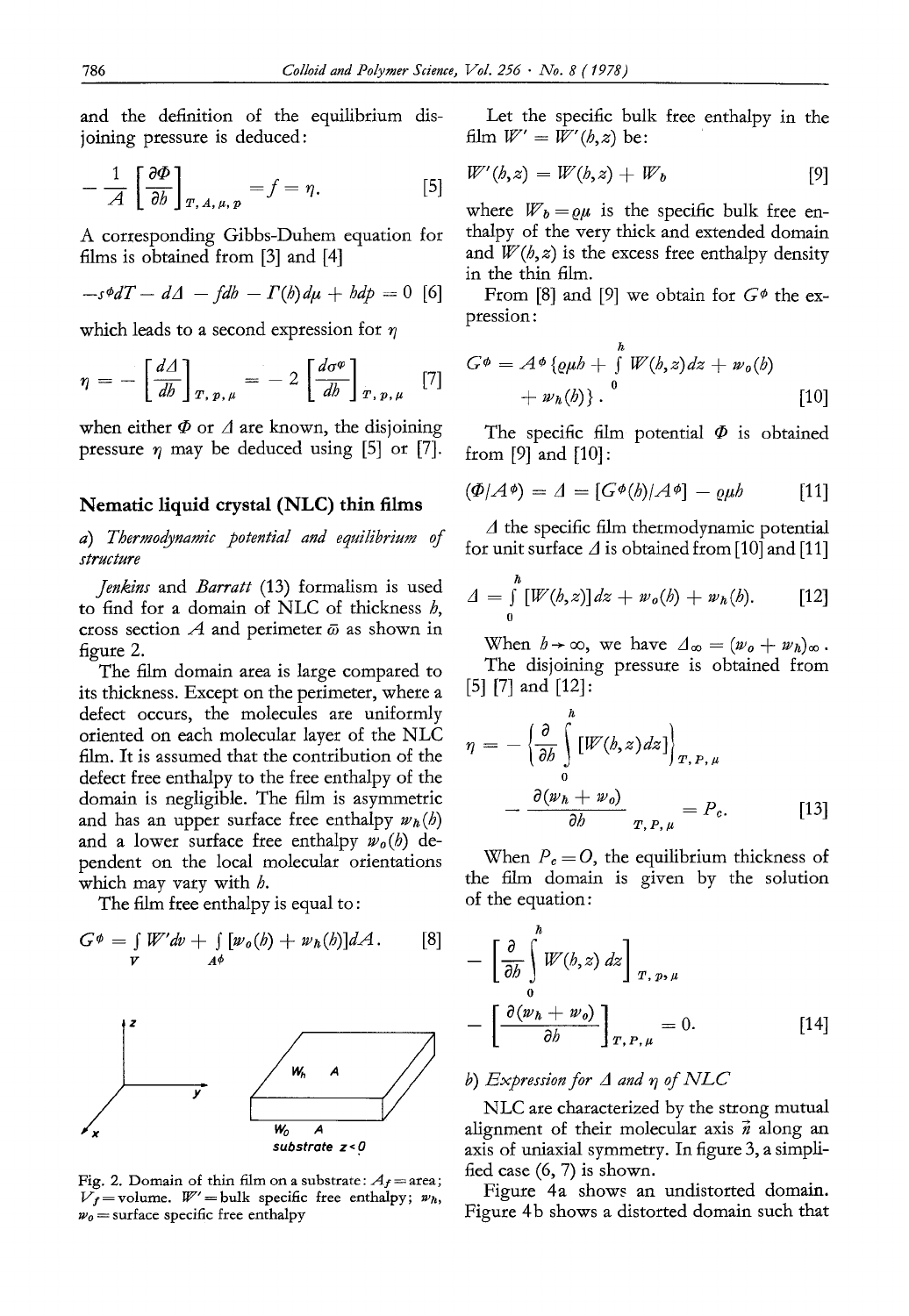

Fig. 3. Orientation of the uniaxial symmetry axis  $\vec{n}$ ;  $n_x$ ,  $n_z$  = components of  $\vec{n}$ ;  $\theta$ : azimutal angle

the angle  $\theta$  between  $\vec{n}$  and the x direction varies from the base to the top of the film. This distortion adds an elastic positive contribution to the free enthalpy density of the undistorted film of thickness  $h$ . This contribution is very roughly  $(6, 7)$ :

$$
W'_d = \frac{1}{2} K \left(\frac{d\theta}{dz}\right)^2.
$$
 [15]

Where  $K$  is the average elastic modulus of the NLC. Then, if the specific bulk free enthalpy of the undistorted film is  $W_n$  (*b*, *z*)

$$
W(h,z) = W'_n(h,z) - \varrho \mu + W'_d(h,z). \qquad [16]
$$

Eliminating  $W(h, z)$  from [12] and [16]

$$
\Delta = \int_{0}^{h} [W'_{u}(b, z) - \varrho \mu] dz \n+ \int_{0}^{h} W'_{d}(b, z) db + w_{0}(b) + w_{h}(b).
$$
 [17]

According to references [13, 14], the anisotropy of the interfacial tension is expressed as follows :

$$
w_h = w_h + \Delta w_h \sin^2 \theta_h
$$
  
\n
$$
w_o = w_o' + \Delta w_o \sin^2 \theta_o
$$
 [18]

where  $w_h (\pi/2) < w_h(o)$  and  $w_o(\pi/2) > w_o(o)$ . From [15], [18] and [17]:

$$
A = \Delta_u + \Delta_d = \int_0^h [W'(b, z) - \varrho \mu] dz + w'_h
$$
  
+  $w'_o + \frac{K}{2} \int_0^h \left(\frac{d\theta}{dz}\right)^2 dz + \Delta w_o \sin^2 \theta_o$   
+  $\Delta w_h \sin^2 \theta_h$ . [19]

 $\Delta$ <sub>*u*</sub>,  $\Delta$ <sub>*d*</sub> are respectively the contributions independent or dependent on  $\theta$ . Distortion or change in  $\theta_h$  or  $\theta_o$  modifies the thermodynamic potential *Aa,* the contribution *Au*  being independent of  $\theta_h$  or  $\theta_o$ .

The equilibrium value of  $(d\theta/dz)$  or  $\theta(z)$  is obtained by minimizing  $A_d$  as usual (6, 7), using the equilibrium boundary conditions discussed in references (13, 14). It is obtained:

$$
\theta_z = \frac{\theta_h - \theta_o}{b} \, z \text{ or } \frac{d\theta_z}{dz} = \frac{\theta_h - \theta_o}{b}.\tag{20}
$$

At each surface, the equilibrium orientation of NLC molecules is the result of balance of two torques :

- $-F_{el}$ : elastic torque opposing disalignment of molecules
- $-F_s$ : surface torque opposing an increase of surface free enthalpy or surface tension.

The torques are equal respectively to

a) 
$$
\Gamma_{\text{el}} = K \left( \frac{d\theta}{dz} \right)
$$
  
b)  $\Gamma_{s, h} = \Delta w_h \sin 2\theta_h; \Gamma_{s, o} = \Delta w_o \sin 2\theta_o.$  [21]

From [20] and [21] the equilibrium molecular orientation at the film surface are:

a) 
$$
\frac{K(\theta_h - \theta_o)}{h} = -\Delta w_h \sin 2\theta_h \quad \Delta w_h < 0
$$
  
b) 
$$
\frac{K(\theta_h - \theta_o)}{h} = \Delta w_o \sin 2\theta_o \qquad \Delta w_o > 0
$$
 [22]

From [19] and [20] we deduce:

$$
\Delta = \Delta_{\boldsymbol{u}} + \frac{K}{2} \frac{(\theta_{\boldsymbol{h}} - \theta_o)^2}{b} + \Delta w_{\boldsymbol{h}} \sin^2 \theta_{\boldsymbol{h}}
$$

$$
+ \Delta w_o \sin^2 \theta_o \tag{23}
$$



Fig. 4. Thin films of NLC. a) undistorted  $\theta_h = \theta_o = O$ ; b) distorted  $\theta_h \neq \theta_o = O$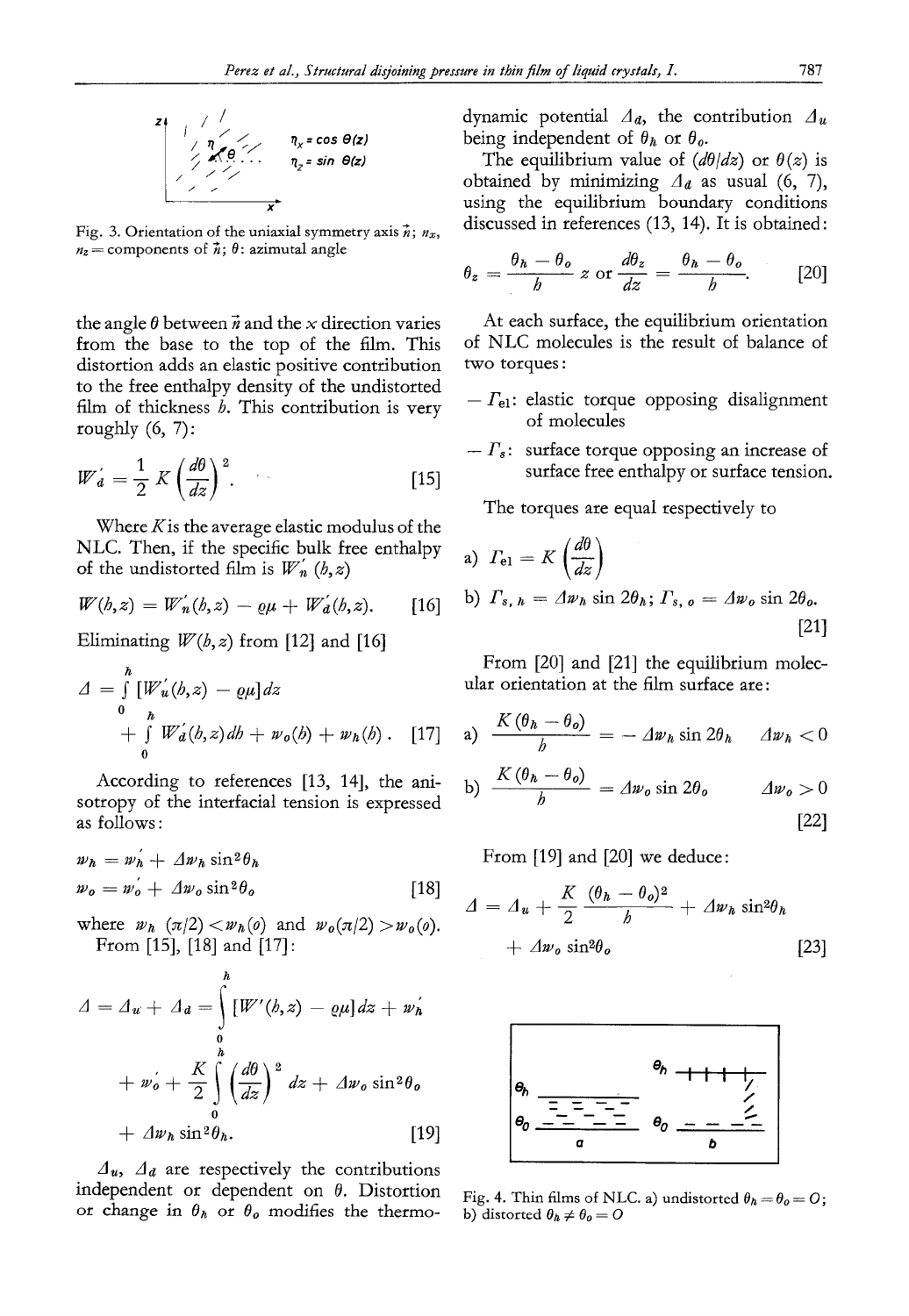and from [7] and [24] allowing for [22a] and [22b], the following expression is obtained for the disjoining pressure:

$$
\eta = \eta_a + \eta_s = -\left(\frac{\delta \varDelta_u}{\delta b}\right)_{T, P, \mu} + \frac{K}{2} \frac{(\theta_h - \theta_o)^2}{b^2} + \frac{2K}{b} (\theta_h - \theta_o) \frac{\theta_o}{d_h}.
$$
\n[24]

 $\eta_a$  is the classical disjoining pressure (1, 2) of the undistorted NLC or  $\eta_d = B(h)h^{-3}$ . The last terms are standing for  $\eta_s$ , the structural disjoining pressure.

## *c) Stability and transition critical film thickness*

The boundary conditions [22a] have been discussed in reference (14).

It is found that, when  $\theta_{\theta} = 0$ , according to the figures 4a and 4b, the solution of [22a] is

a) 
$$
\theta_{h} = 0
$$
  $b < b_{T} = -\frac{K}{2 \Delta w_{h}}$ 

b) 
$$
\theta_h \neq 0
$$
  $h > h_T = -\frac{K}{2 \Delta w_h}$ . [25]

Below a transition thickness  $h_T$  the structure of figure 4a is stable. Above  $h_T$  the structure of 4b is stable. This thickness  $h_T$  depends on the ratio  $(K/\Delta w_h)$  i.e. on the magnitudes of the torques  $\Gamma_{\rm el}$  and  $\Gamma_{\rm s}$ .

From [24] and [25] it follows that the structural transition will modify the disjoining pressure expression as follows:

a) 
$$
\eta = -\frac{B(b)}{b^3} + \frac{K}{2} \frac{\theta_h^2}{b^2} \quad b > b_T
$$
  
b)  $\eta = -\frac{B(b)}{b^3} \quad b < b_T$  [26]

The structural disjoining pressure is positive and stabilizes the film shown in figure 4b only.

From [22a], [25a and 25b] and [26] a final expression is obtained for [26].

$$
\eta = -\frac{B(\phi)}{h^3} + \frac{1}{2K} 2W_h^2 \sin^2 2 \theta_h
$$
 [27]

The condition for NLC thin film stability is discussed below. It leads to a critical stability thickness  $b_s \neq b_T$ .

## **Material and experimental methods**

The NLC:  $4-4'$ -pentylcyanobiphenyl (5CB) has been kindly offered by BDH. Its purity is better than 99 $\%$ .

The substrate: distilled water  $3 X$  is swept before depositing the NLC. The films are formed by spreading  $2-6$   $\mu$  of NLC on various areas: 4, 10, 40 sq cm, of substrate contained in an optical cell at 23 °C. The cell is examined between crossed Nicols, using a commercial polarizing microscope and transmitted light.

In general,  $20X$  and  $100X$  magnifications were used and  $200 X$  exceptionally.

The optical anisotropy of 5CB is  $\Delta n \simeq$  $+0,15$  (19). The optical retardation for an incident light crossing the film of figure 4a of thickness *h* is equal to  $\delta = h \Delta n$ .

The figure 5 represents the experimental setup. A compensating plate  $L$  equivalent to a retardation on  $\delta_{\theta}$  is placed between polarizer and sample. For a uniform film, with L absent, the intensity of the light crossing the sample



Fig. 5. Experimental device for observation of liquid crystal film; P: polariser;  $A_{II}$  or  $A_1$ : analyser parallel or perpendicular to the polariser;  $b$ : film thickness;  $n:$  liquid crystal director defining the optical axis;  $\boldsymbol{\varPi}$ 

 $\frac{27}{2} - \theta =$ polar angle; : azimutal angle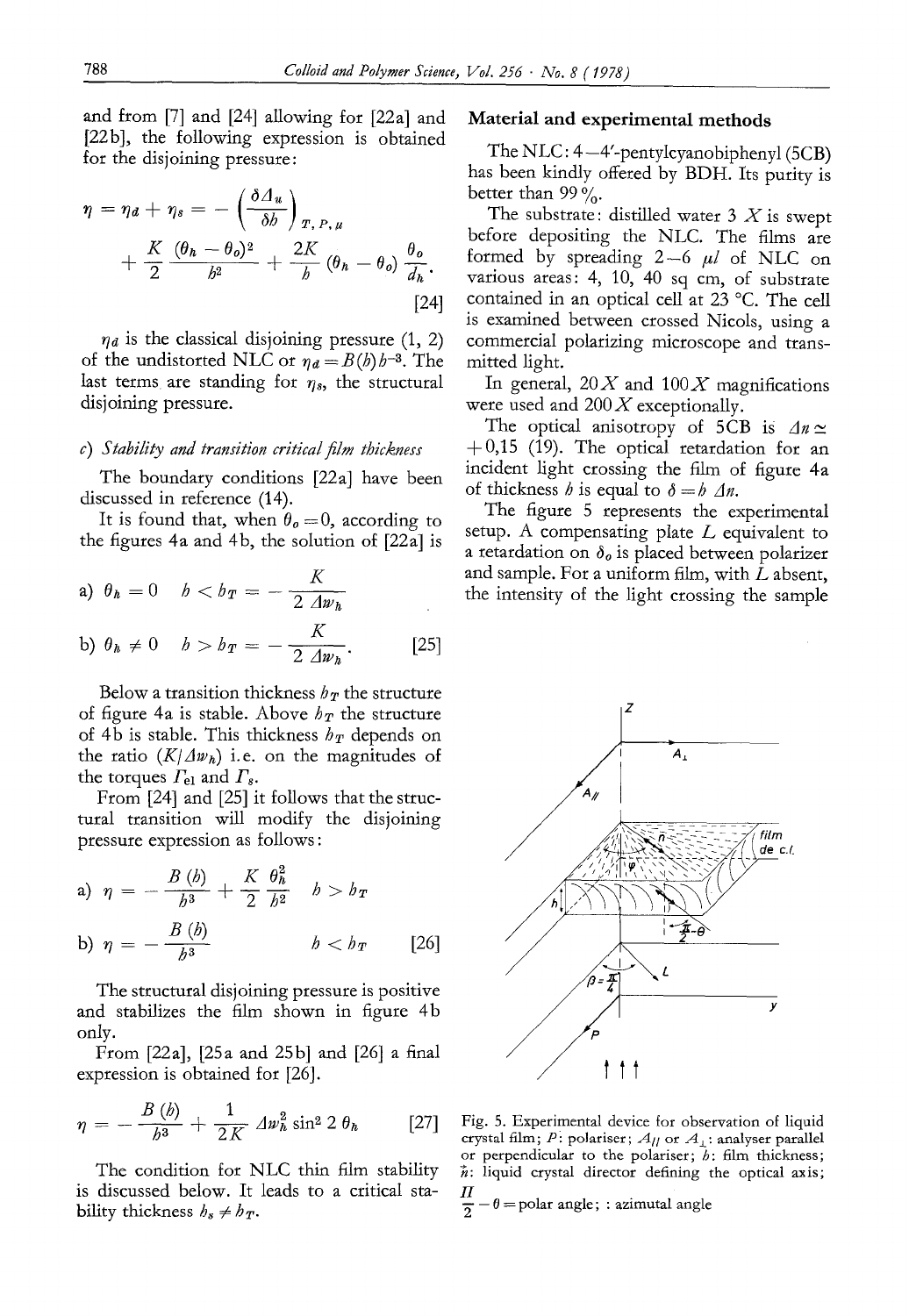parallel or perpendicular to the polarizer P respectively is equal to

a) 
$$
I_{//} = I_o \left| 1 - (\sin 2 \phi)^2 \sin \left( \frac{2 \pi \delta}{\lambda} \right) \right|
$$
  
b)  $I_{\perp} = I_o \left| (\sin^2 2\phi)^2 \sin \left( \frac{2 \pi \delta}{\lambda} \right) \right|$  [28]

where  $I<sub>o</sub>$  is the incident light intensity (fig. 5). When white light is used, a coloured image is obtained.

When polarizer and analyzer are parallel, the zeroth order of the colour sequence is white (silver), It is black for perpendicular polarizer and analyzer. The other colours are determined by  $(\delta/\lambda)$ , the respective intensity depending on  $\phi$ . When L is inserted (fig. 5), corresponds to the following values of:

$$
\delta' = \delta + \delta_o \text{ for } \phi = \frac{\pi}{4} \pm \pi
$$
  

$$
\delta'' = \delta - \delta_o \text{ for } \phi = -\frac{\pi}{4} \pm \pi.
$$

For distorted films (fig. 4b), the average optieal retardation is calculated using the variation of the polar angle of molecular axis  $\theta(z)$  in the film given by [20].

For uniform samples,  $\delta_{\theta} = \delta \cos^2{\theta}$  (20). We assume that for a distorted sample the average retardation  $\delta$  is equal to:

$$
\delta = \Delta n \int_{0}^{h} \cos^{2} \theta(z) dz
$$
 [29]

where  *is the real film thickness.* 

## **Results**

*a) Orientation of NLC mo/ecu/es at the film interfaces* 

The thin films studied display many defects of orientation. These are described in reference (12). However, the extension of the uniform domains of the order of 1 mm is large compared to the width of the defect walls or lines which are of the order of 10  $\mu$ m. We can assume that their contribution to the free enthalpy of the uniform domains is negligible. To find the value of  $\theta_h$ , we measured  $\bar{\delta}$  for various known values of  *and used equations* [20] and [29].



Fig. 6. Variation of the average retardation  $\bar{\delta}$  with the film thickness  $h$ . I) undistorted. II) distorted films

The values of  $b$  were deduced from the known volumes  $\nu$  of spread NLC and the area  $a$  of the substrate. The error on  $b$  is smaller than 15%. The range of values of h is  $0.5-10 \mu m$ .

The optical retardation  $\delta$  measured is smaller than 1  $\mu$ m. The observed colours correspond to the 1st, 2nd, 3rd orders in Newton colour sequence. They allow for the evaluation of  $\bar{\delta}$  with a satisfactory accuracy

as  $\delta \simeq N \frac{\lambda_o}{2}$  where  $\lambda_o \simeq 0.56$  µm for white

light. The figure 6 represents the results.

The slope of  $I$  in figure 6 is equal to  $\Delta n = 0.15$ . The slope of *H* in the same figure is equal to 0.07 and close to  $(\Delta n/2) = 0.075$ . The intercept of  $II$  with the ordinate airs is equal to 0.08. The transition  $I \rightarrow II$  occurs at  $b=2.2 \pm 0.1$  m.

#### **Interpretation of the results**

From [29], [20] and [25], we obtain the average retardation

$$
\bar{\delta} = \frac{1}{2} \sin b + \frac{1}{4} \frac{\sin b}{\theta_h} \sin 2\theta_h. \tag{30}
$$

Two cases are considered for the distorted films shown in figure 4b.

A) 
$$
\theta_h = \pi/2
$$
 independent of *b*. Then  

$$
\delta = \frac{1}{2} \Delta n b.
$$

B)  $0 < \theta_h < \pi/2$  when *b* varies. [31]

These cases correspond respectively to weak surface forces or "anchoring" of mole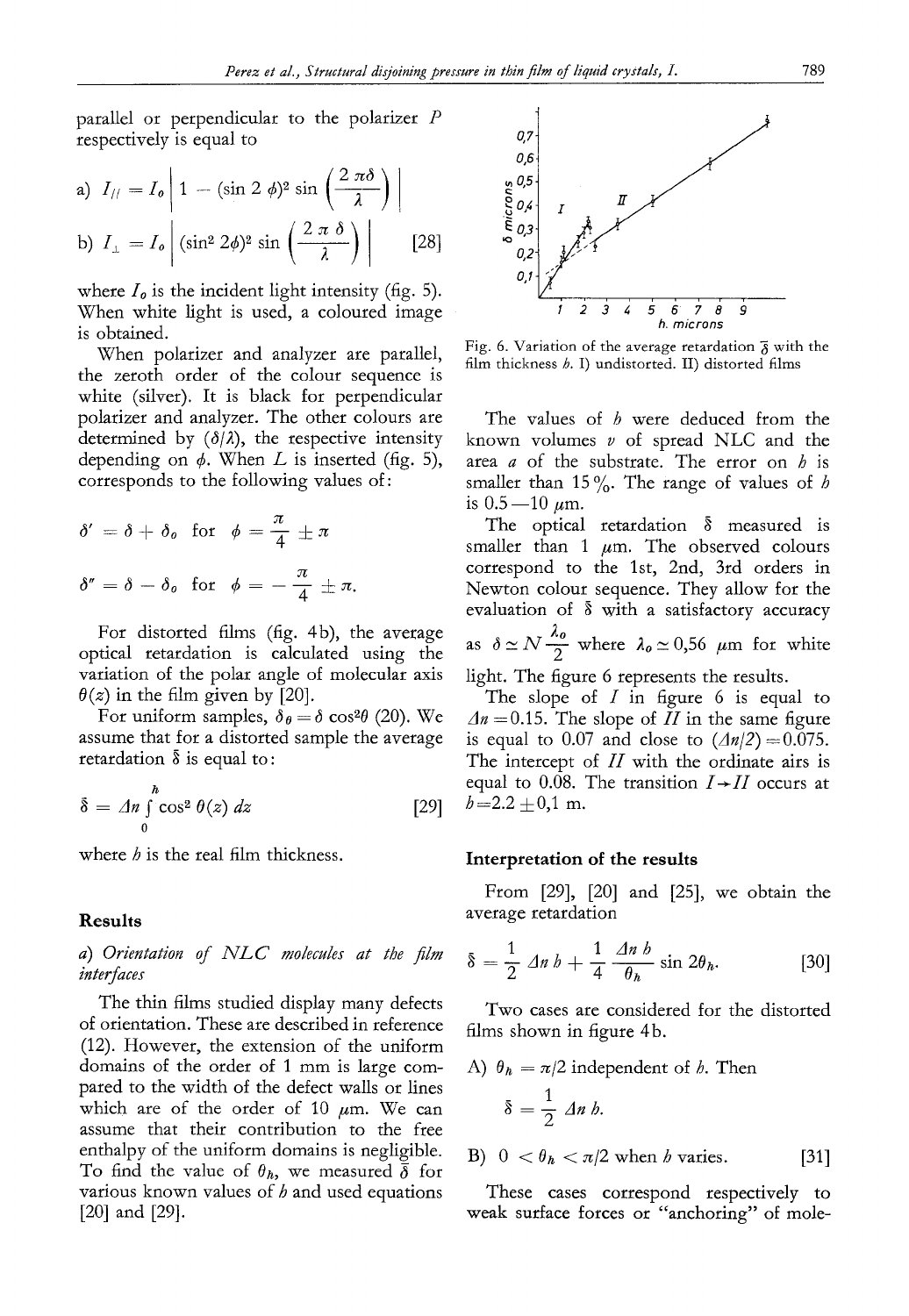cules at the film free surface. The substrate anchors strongly the molecules. We eliminate sin 2  $\theta_h$  from [30] using [22] and [25] and obtain:

$$
\delta = \frac{\Delta nb}{2} \left( 1 - \frac{K}{2b \Delta W_h} \right) = \frac{\Delta n}{2} (b + b_T)
$$
\n[32]

in which the definition [25] of  $h_T$  has been used.

The plot of  $\delta$  vs. h according to [31] or assumption 1 should provide a line with zero intercept at the origin and slope equal to  $(An/2)$ . The analogous plot according to [32] or assumption 2 should provide a line with a positive intercept equal to  $(An/2)$ *h<sub>T</sub>*.

For undistorted films or  $\theta_h = \theta_o = 0$  (see fig. 4a) the retardation becomes:

$$
\delta = \Delta nb. \tag{33}
$$

The slope of the plot  $\delta$  vs h is equal to  $\Delta n$ . In the figure 6 we show this plotting. It is seen that:

a) For  $h < 2.2 \mu m$ , the films verify the equation [33] (line I).

b) For  $b > 2.2$   $\mu$ m the results verify the equation [32] corresponding to the distorted films with  $\theta_h$  varying with *b*. From the intercept it is obtained for the structural transition thickness:  $h_T = 1.1 \mu m$ . From the definition [25] of  $h_T$ , we find for the anisotropy factor of surface tension of 5CB,  $\Delta w_h = 4.5 \times 10^{-6}$ Im<sup>-2</sup>, for  $K = 10^{-11}N$ .

Therefore the expression of the surface tension of 5CB may be written:

$$
(18 \,\mathrm{bis})\, \nu_h = \nu'_h - 4.5 \times 10^{-6} \,\mathrm{sin}^2 \,\theta_h \,[\,\mathrm{J} \mathrm{m}^{-2}].
$$

The anisotropic contribution is negligible compared to the first isotropic contribution of the order of 38,  $10^{-3}$ Jm<sup>-2</sup>.

However, the observed structural transition thickness  $h_T$  is smaller than the discontinuity in  $\bar{\delta}$  observed at  $h=2.2 \mu m$  (fig. 6). This disagreement may be due to our method o£ averaging the orientations in equation [29].

The structural disjoining pressure exists only for  $b > 2.2 \mu$ m.

It has a maximum value for  $\theta_h = \pi/4$ , according to its expression [27] and assuming that  $\eta_d < \eta_s$ .

At a thickness called  $h_s$  of mechanical stability limit,  $\theta_h = \pi/4$ , the structural disjoining pressure is maximum and equal to  $\eta_s^s$ .

$$
\eta_s^s = \frac{\Delta w_h^2}{2K} = \frac{K}{2} \frac{(\pi/4)^2}{(b_s)^2} \tag{34}
$$

From [34] and  $\Delta w = 4.5 \times 10^{-6}$  Jm<sup>-2</sup> we find  $b_s = 1,78 \mu m$  and  $\eta_s^s = 1$  Jm<sup>-3</sup>.

For  $0 < \theta_h < \pi/4$  and  $h < b_s$ , according to the mechanical stability condition and to [34], the stability criterium.

$$
-\frac{d\eta}{d_h} \simeq = -\frac{2 \Delta w_h^2}{K} \cos 2\theta_h
$$

$$
\sin 2\theta_h \frac{d\theta_h}{db} > 0. \tag{35}
$$

The distorted film of figure 4b verifies [35] for  $\frac{\pi}{4} < \theta_h < \frac{\pi}{2}$  i.e. for  $b > b_s = 1.8 \,\mu$ m while according to [25] distorted structures may persist in the range  $h>b_T=1.1$   $\mu$ m. The lower limit of distorted films is determined by their mechanical stability, rather than by the stability of their structure (conditions [26]).



Fig. 7. Variation of the structural disjoining pressure  $\eta_s$  with film molecular orientation  $\theta_h$  at the free surface of film. I) Stable distorted film; unstable mechanically. II) Mechanically stable distorted films



Fig. 8. Variation of structural disjoining pressure  $\eta_s$ of 5CB with the reduced thickness  $b^+ = (b/b_c)$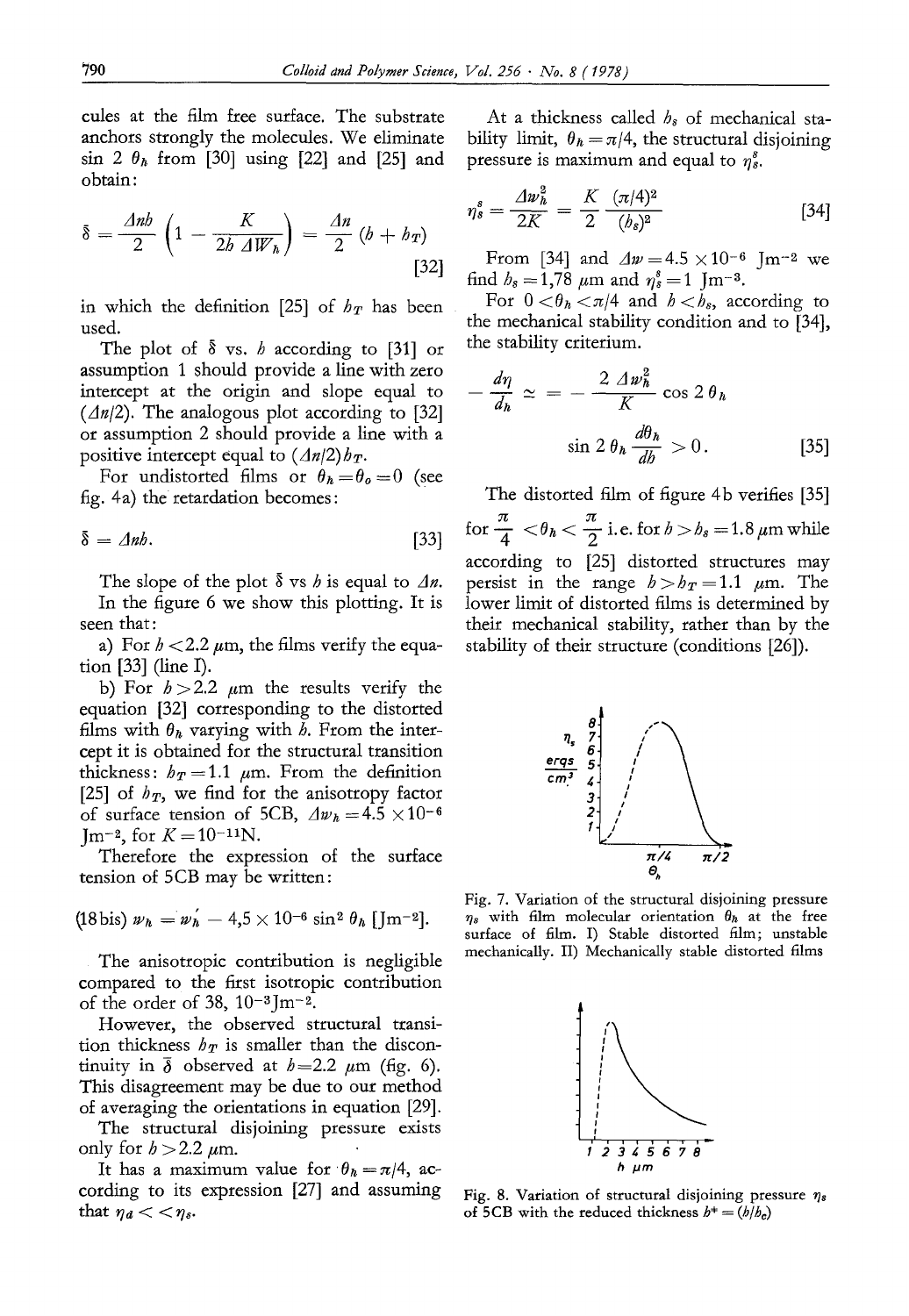The "Frederiksz" transition in asymmetric thin films may have to conform two sets of conditions: mechanical [35] and thermodynamical or physicochemical: [22] and [25].

In figure 8, the results  $\eta^s$  shown in figure 7 have been plotted  $h^* = h/h_T$ . For  $1 < h^* < 1.64$ . The film of figure 4b and corresponding to a  $\theta_h$  changing with h would be unstable according to [34] unless the first in [24] has a significant contribution. However, if  $\theta_h = \pi/2$ , according to [26a] in this region the positive contribution of  $\eta^s$  enhances the film stability. Therefore the validity of assumption 1 and 2 may be checked by operating in the range  $1 < b^* < 1.64$ .

In this range which is of the order of 1  $\mu$ m for 5CB, letting  $[B(b)] \approx 10^{-20}$  J. The dispersive contribution would be of the order of  $10^{-2}$  Jm<sup>-2</sup> and much smaller than the values shown in the figures 7 and 8,

If the results display a decrease in  $\eta^s$  for  $1 < b^* < 1,64$ , the orientation of molecules changes with film thickness and the interfacial tension or the enthalpy verifies equation (18bis). If the limit of film stability *and* film distortion structure disappear at the same film thickness  $b^*$ , the orientation of the surface molecules  $\theta_h$  is fixed. These two cases corresponding to assumptions A and B above are named weak and strong anchorages respectively.

#### **Discussion and conclusion**

A Frederiksz transition is found in the absence of external electrical or magnetic macroscopic fields which in our case are replaced by surface short range forces acting at the boundary of asymmetric thin films of 5CB formed at the surface of water.

Evidence is found that the interfacial tension anisotropy at the film-water interface is stronger than at the film vapour interface.

At the last interface, the weaker anisotropy is balanced by the bulk elastic anisotropy. Then the molecular orientation at this interface is dependent on film thickness beyond a predicted transition thickness  $h_T=1,1$   $\mu$ m and observed one at  $h_T = 2.2 \mu$ m. This variation of molecular orientation allows asymmetric equilibrium distorted NLC films to be formed on water. It corresponds to an anisotropic factor contribution to the free surface tension of NLC equal to  $\Delta w_h = 4.5 \times 10^{-6}$ Jm-2 *independent of film thickness and structure.*  Therefore, we deduce that  $\Delta w_h$  is relevant to local, *short range surface forces only.* As two of us (25) have found that 5CB has no polar contribution to its surface tension, we may tentatively conclude that balance between bulk elastic and surface orientation forces is achieved only when surface polar forces are small.

When the short range polar forces are present and much stronger than elastic ones, they fix the surface molecular orientation [9, 25, 26]. They are much larger than the longrange Van der Waals interaction energies film-substrate according to recent theoretic estimations [27, 28, 29] without exception [24].

Surface molecular orientation in asymmetric NLC films is also very important for thin film mechanical stability [30].

The disjoining pressure expression as a function of the angle of molecular orientation at the film surface has been deduced.

For the NLC film studied, 5CB, characterized by a small interfacial anisotropy, lower disjoining pressures and equilibrium thicker films can be predicted, contrary to asymmetric NLC films strongly anchored at both surfaces.

#### *Acknowledgement*

The authors thank *A. Sheludko, E. Manev, J. B. Ivanov, 19. G. de Gennes, D. Langevin, M. Kleman* and *A. Regner* for interesting discussions.

#### *Note added in proof*

Subsequent studies of the structural disjoining pressure under different conditions - small area films have shown that the surface molecules of L. C. may be anchored more strongly than in the present experiments.

#### $Summary$

Thin films  $(0,2 - 10 \mu m)$  of a nematic liquid crystal NLC: 4--4'-pentylcyanobiphenyl (5CB) have been spread on large surfaces of water.

The orientation of the molecules has been examined between crossed polarizer and analyzer and by studying the average retardation of white light as a function of film thickness. At  $h_T \simeq 2.2~\mu$ m a Frederiksz transition takes place owing to the balance of elastic and surface forces acting on the film and determining the molecular orientations in bulk at the surface as a function of films thickness. From this variation and  $h_T$ , an anisotropy of surface tension of 5CB of the order of  $10^{-6}$  Jm<sup>-2</sup> is found. This weak anisotropy